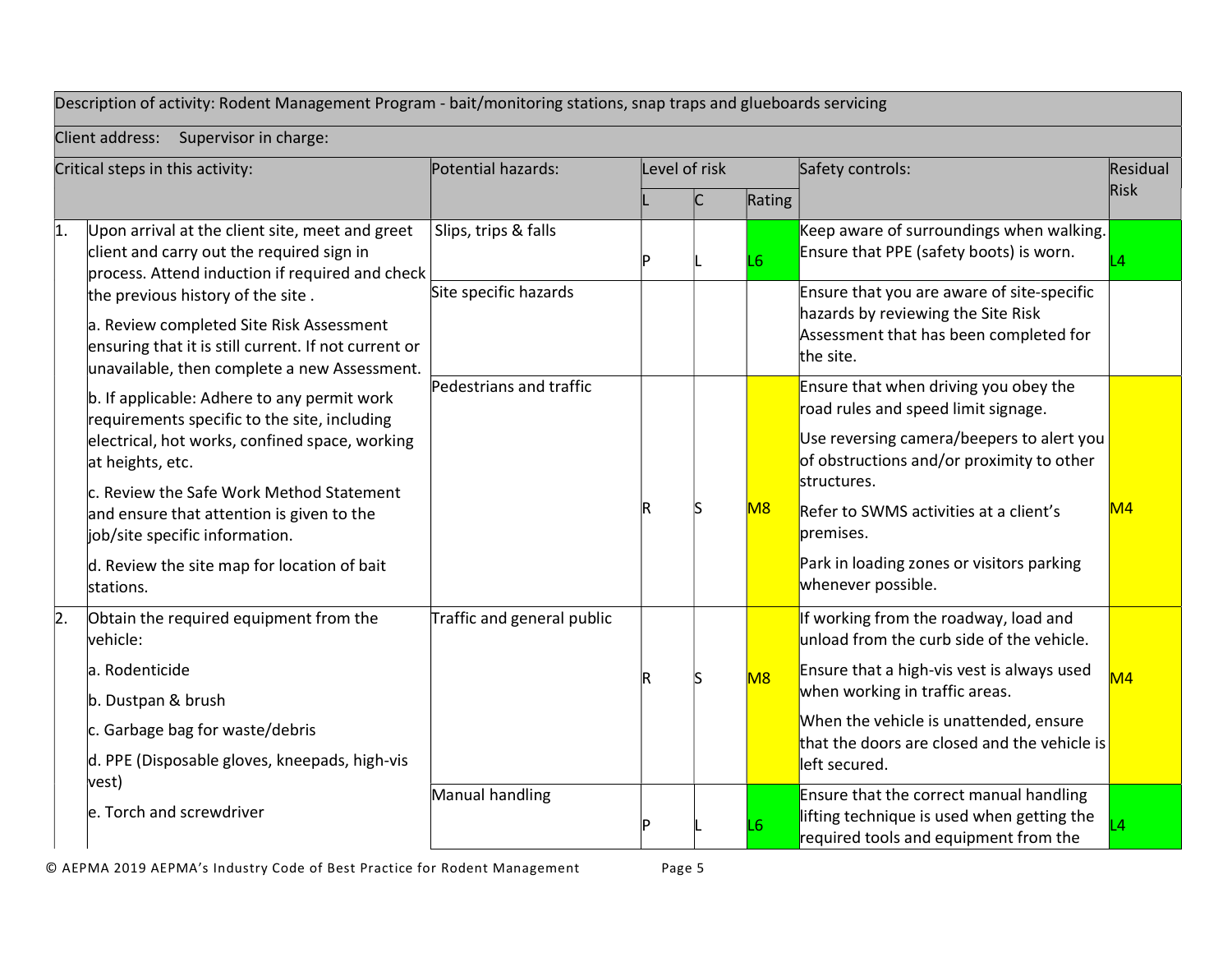| lf. PDA |                      |  | vehicle - Do not over reach into the<br>vehicle, enter the cargo area as required.                                                           |  |
|---------|----------------------|--|----------------------------------------------------------------------------------------------------------------------------------------------|--|
|         | Slips, trips & falls |  | <b>Ensure that when stepping out of the</b><br>vehicle that you maintain 3 points of<br>contact.<br>Keep aware of surroundings when walking. |  |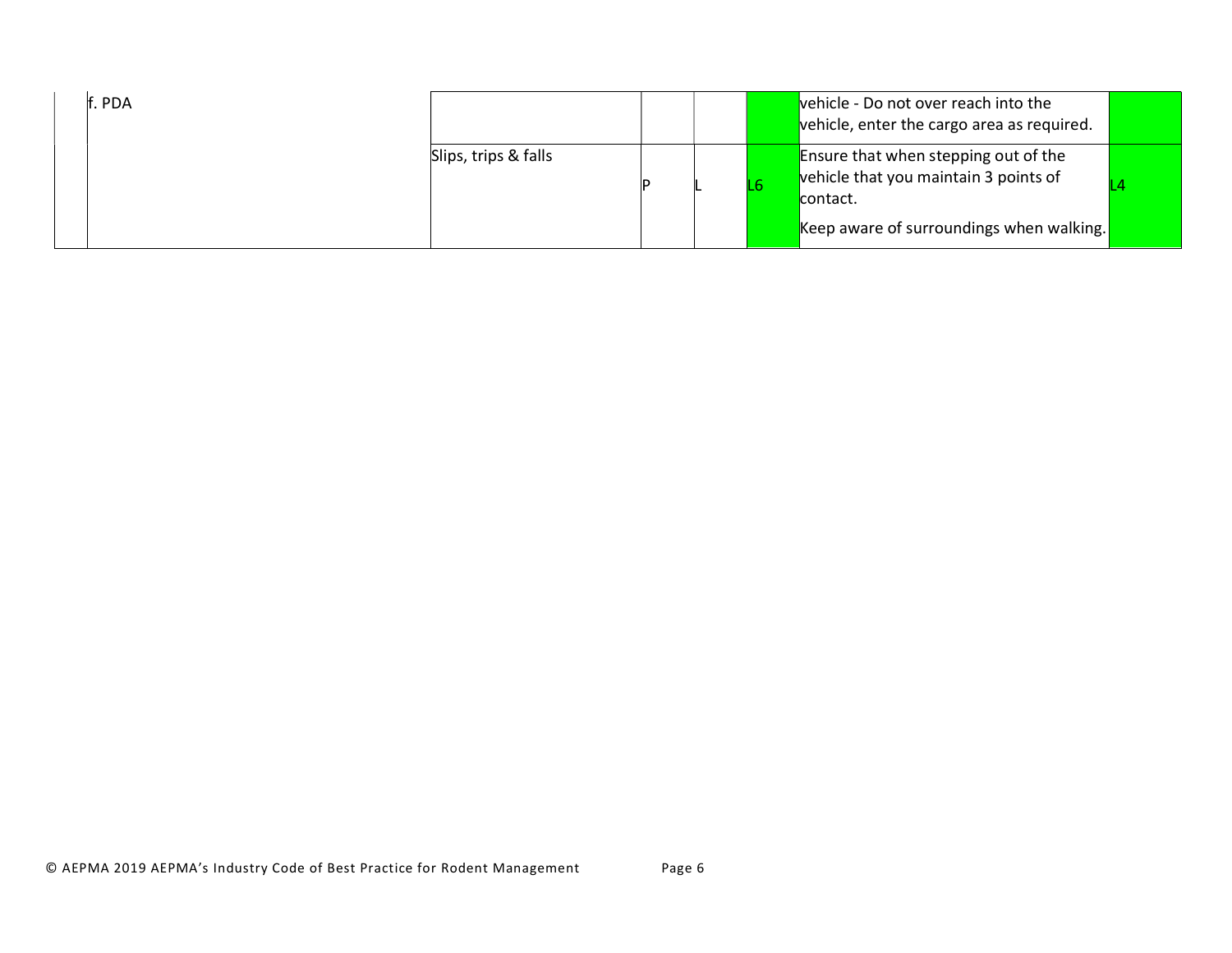| Description of Activity: Rodent Management Program - bait/monitoring stations, snap traps and glueboards servicing |                                                                                                    |                                                      |               |   |                 |                                                                                                                                                |          |
|--------------------------------------------------------------------------------------------------------------------|----------------------------------------------------------------------------------------------------|------------------------------------------------------|---------------|---|-----------------|------------------------------------------------------------------------------------------------------------------------------------------------|----------|
|                                                                                                                    | Client address: Supervisor in charge:                                                              |                                                      |               |   |                 |                                                                                                                                                |          |
| Critical steps in this activity:                                                                                   |                                                                                                    | Potential hazards:                                   | Level of risk |   |                 | Safety controls:                                                                                                                               | Residual |
|                                                                                                                    |                                                                                                    |                                                      |               |   | Rating          |                                                                                                                                                | Risk     |
| 3.                                                                                                                 | Put on your PPE                                                                                    | Chemical contact                                     | IR            | M | L6              | Always wear PPE (gloves, safety boots) and<br>have available tools to clean up<br>material/product waste or spillage<br>(dustpan/brush/tongs). |          |
|                                                                                                                    |                                                                                                    |                                                      |               |   |                 | Refer to product label and SDS for more<br>information on the product.                                                                         |          |
|                                                                                                                    |                                                                                                    |                                                      |               |   |                 | Only use Approved Rodenticides.                                                                                                                |          |
| 4.                                                                                                                 | Commence the inspection by starting at station Slips, trips & falls                                |                                                      |               |   |                 | Keep aware of surroundings when walking.                                                                                                       |          |
|                                                                                                                    | #1,<br>unless other arrangements are made                                                          |                                                      |               |   | $\overline{L6}$ |                                                                                                                                                |          |
| 5.                                                                                                                 | Upon arrival at the bait station:<br>a. Nudge the bait station with your foot or                   | Musculoskeletal injuries -<br>repetitive bending and |               | M | L <sub>6</sub>  | Ensure that PPE is used when kneeling to<br>minimize impact on knee.                                                                           |          |
|                                                                                                                    | other item to check for reptiles & vermin (i.e.:<br>snakes, toads, rats & mice).                   | kneeling                                             |               |   |                 | Alternate knees when kneeling or kneel on $\frac{1}{14}$<br>both knees.                                                                        |          |
|                                                                                                                    | b. Kneel down or lift bait station towards you,<br>depending on where the bait station is located. |                                                      |               |   |                 | Use long handled grabber (if applicable) to<br>lift bait station instead or to pull stations<br>from underneath shelving.                      |          |
|                                                                                                                    | c. Using the dedicated key, open bait station.                                                     | Hitting fixed or stationary                          |               |   |                 | Maintain awareness of protruding objects                                                                                                       |          |
|                                                                                                                    | d. Check the rodenticide:                                                                          | objects                                              |               |   | L6              | such as shelving, air conditioning units, low <sub>14</sub>                                                                                    |          |
|                                                                                                                    | For baits: If it has been eaten, remove the<br>bait. placing it into the garbage bag. Replenish    |                                                      |               |   |                 | beams and overhanging areas.                                                                                                                   |          |
|                                                                                                                    | station with fresh bait.                                                                           | Chemical contact                                     |               |   |                 | Always wear PPE (Gloves, Safety Boots)<br>and have available tools to clean up                                                                 |          |
|                                                                                                                    | For paste: Check that it is still fresh and apply<br>additional bait if it has been eaten.         |                                                      |               |   | .2              | material/product waste or spillage<br>(dustpan/brush/tongs).                                                                                   |          |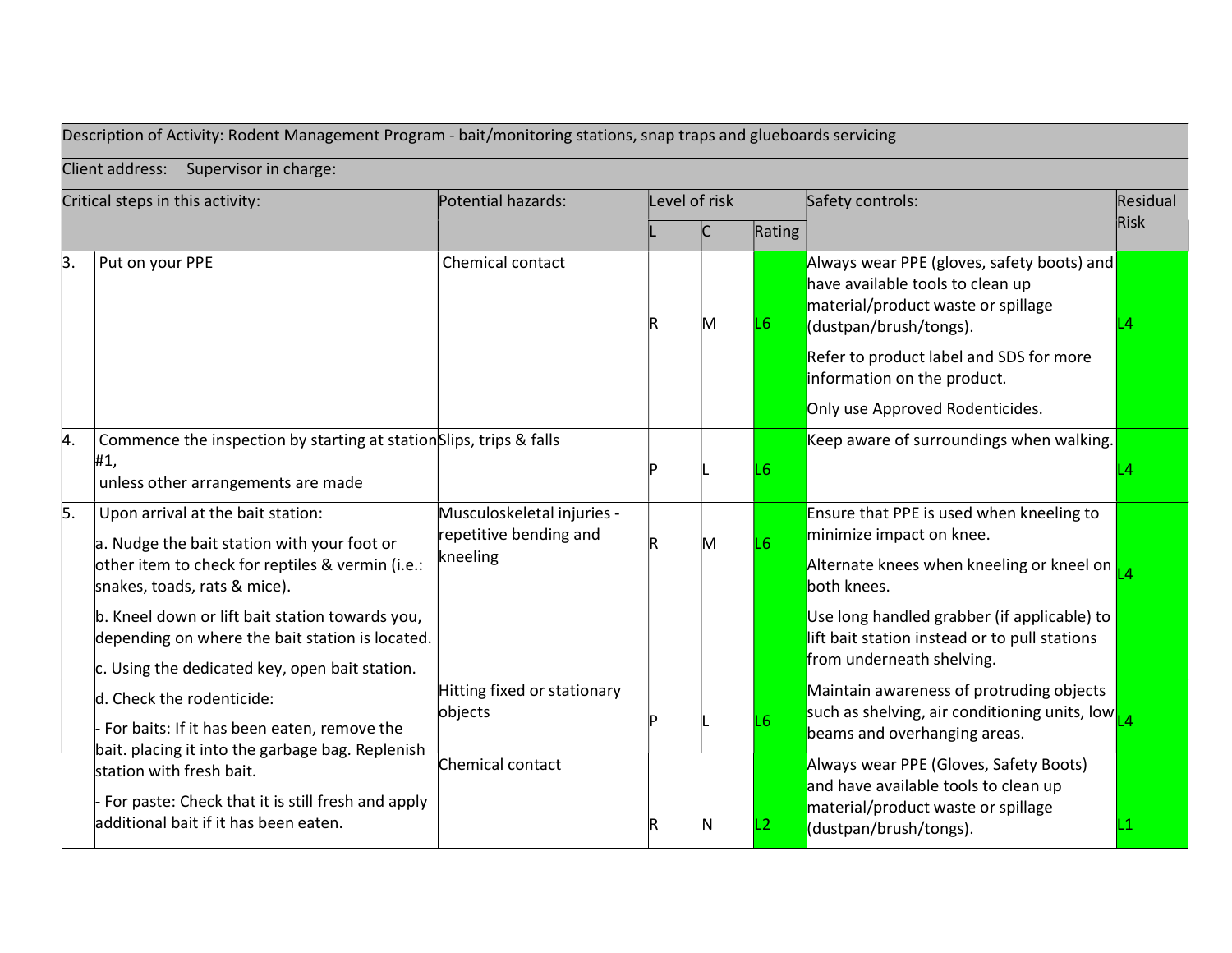| For liquid: Check levels and top up as<br>required.<br>For traps: If the trap has been sprung, remove<br>rodent place in garbage bag. Reset trap.                                                                                                      |                                      |   |                | Refer to product label and SDS for more<br>information on the product.<br>Only use products on the Approved<br>Chemical List.                                                                                                                                                                                                                                 |    |
|--------------------------------------------------------------------------------------------------------------------------------------------------------------------------------------------------------------------------------------------------------|--------------------------------------|---|----------------|---------------------------------------------------------------------------------------------------------------------------------------------------------------------------------------------------------------------------------------------------------------------------------------------------------------------------------------------------------------|----|
| For glueboards: Place entire glue board in<br>garbage bag and replace with new glue board.<br>e. Using dustpan & brush, clean out station of<br>any debris and waste and place into garbage<br>$\beta$ ag.<br>f. Check to ensure that unit is secured, | Fall from height/through<br>ceilings | M | M9             | Only walk on designated walkways.<br>Never walk on loose planks/temporary<br>flooring or ceiling joists.<br>Ensure all surfaces are load bearing.<br>Always maintain 3 points of contact.                                                                                                                                                                     | L6 |
| numbered and in good working order.<br>g. Scan the barcode.<br>h. Once the bait station is serviced, secure the<br>station by closing the lid and replace into<br>original position if applicable.                                                     | Biological hazards                   | M | M <sub>8</sub> | Hold the bait station in a way that contact<br>with refuse is minimized.<br>Always wear PPE (gloves, safety boots).                                                                                                                                                                                                                                           | L6 |
|                                                                                                                                                                                                                                                        | Spill                                |   | $\overline{2}$ | Ensure that lid on the bait bucket is<br>secured before entering the client's<br>premises.<br>Ensure that baits containing liquid are<br>placed in an area where they will not be<br>touched.<br>Any spills should be cleaned up as soon as<br>they are noticed leaving no residue behind.<br>Always wear PPE (gloves, safety boots)<br>when handling spills. |    |
|                                                                                                                                                                                                                                                        | Pest animals                         | M | L <sub>6</sub> | For Snakes: Call LSM immediately. Do not<br>touch the snake.                                                                                                                                                                                                                                                                                                  |    |

© AEPMA 2019 AEPMA's Industry Code of Best Practice for Rodent Management Page 8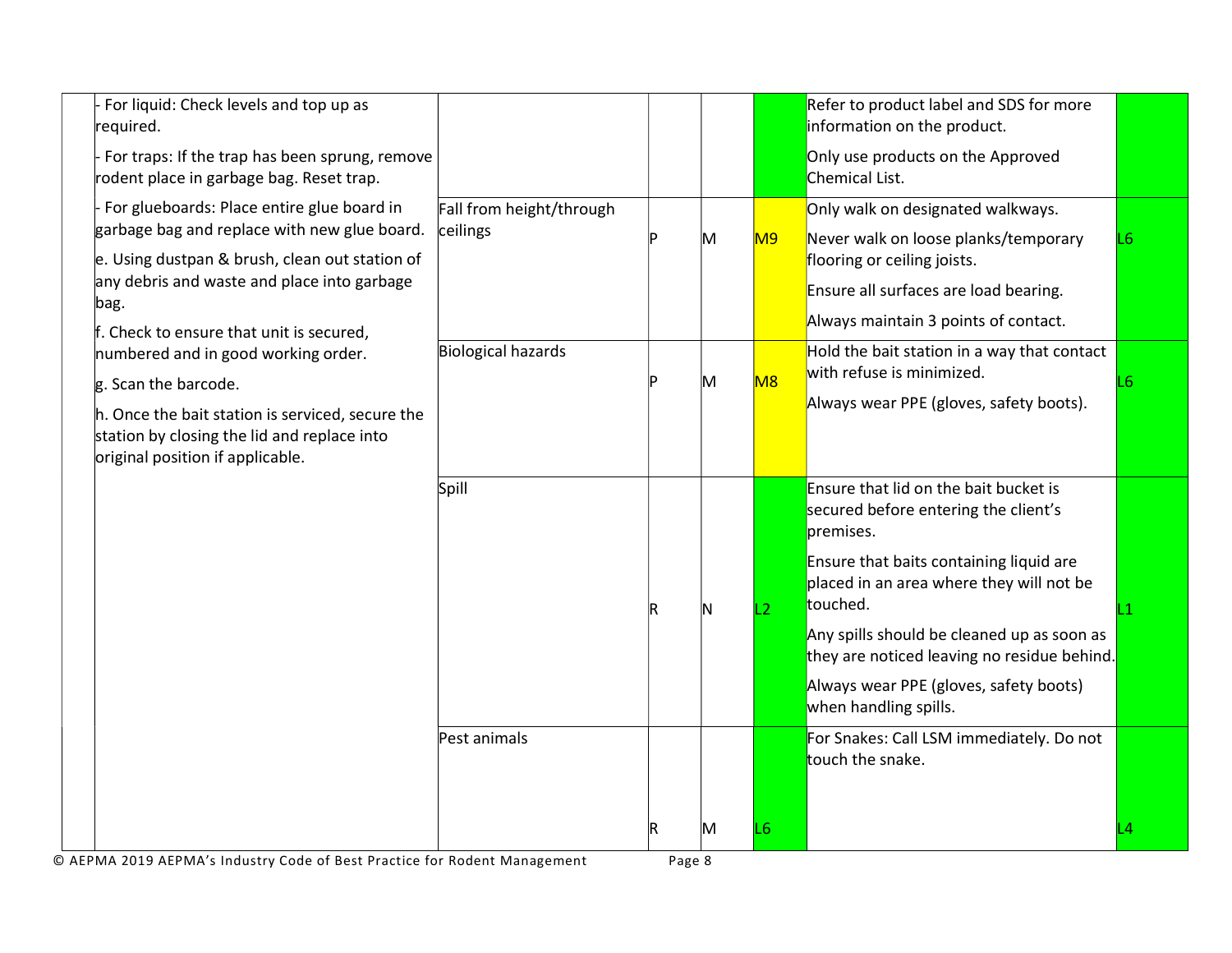|    |                                                                                                                                                                            |                      |   |                | Spiders: If inside the bait station, sweep<br>out the interior prior to servicing with the<br>broom.<br>Cane Toads: If possible, remove with<br>gloved hands and place away from the bait<br>station.<br>Avoid contact with all reptiles & vermin. |
|----|----------------------------------------------------------------------------------------------------------------------------------------------------------------------------|----------------------|---|----------------|----------------------------------------------------------------------------------------------------------------------------------------------------------------------------------------------------------------------------------------------------|
|    |                                                                                                                                                                            | Poor lighting        | R | $\overline{4}$ | <b>Ensure lights are turned on. Ensure lighting</b><br>is adequate.<br>Use torch or headlamp if lighting is poor.                                                                                                                                  |
| 6. | Proceed to the next station and repeat step 5.                                                                                                                             | As above             |   |                |                                                                                                                                                                                                                                                    |
| 7. | Once all stations have been serviced remove<br>PPE and return tools, equipment and waste to<br>the vehicle, placing items in their designated<br>areas within the vehicle. | Manual handling      |   | L6             | <b>Ensure that the correct Manual Handling</b><br>Lifting technique is used when loading<br>tools and equipment into the vehicle - Do<br>not over reach into the vehicle, enter the<br>cargo area as required.                                     |
|    | a. Return waste to the depot for appropriate<br>disposal.                                                                                                                  | Slips, trips & falls |   | L6             | Ensure that when stepping out of the<br>L <sub>4</sub><br>vehicle that you maintain 3 points of<br>contact.                                                                                                                                        |
|    |                                                                                                                                                                            | Environment          |   | M4             | Waste is returned to the Depot where it is<br>then picked up by an approved waste<br>contractor for appropriate disposal.                                                                                                                          |
| 8. | Clean hands and wipe down PDA/phone with<br>an anti-bacterial wipe upon completion of<br>service.                                                                          | Chemical contact     |   | L6             | Always wash hands before smoking,<br>eating, drinking or using the toilet after<br>handling chemicals<br>Only use products on the Approved<br>Chemical List                                                                                        |
|    |                                                                                                                                                                            |                      |   |                | Refer to product label and Material Safety<br>Data Sheet for further information.                                                                                                                                                                  |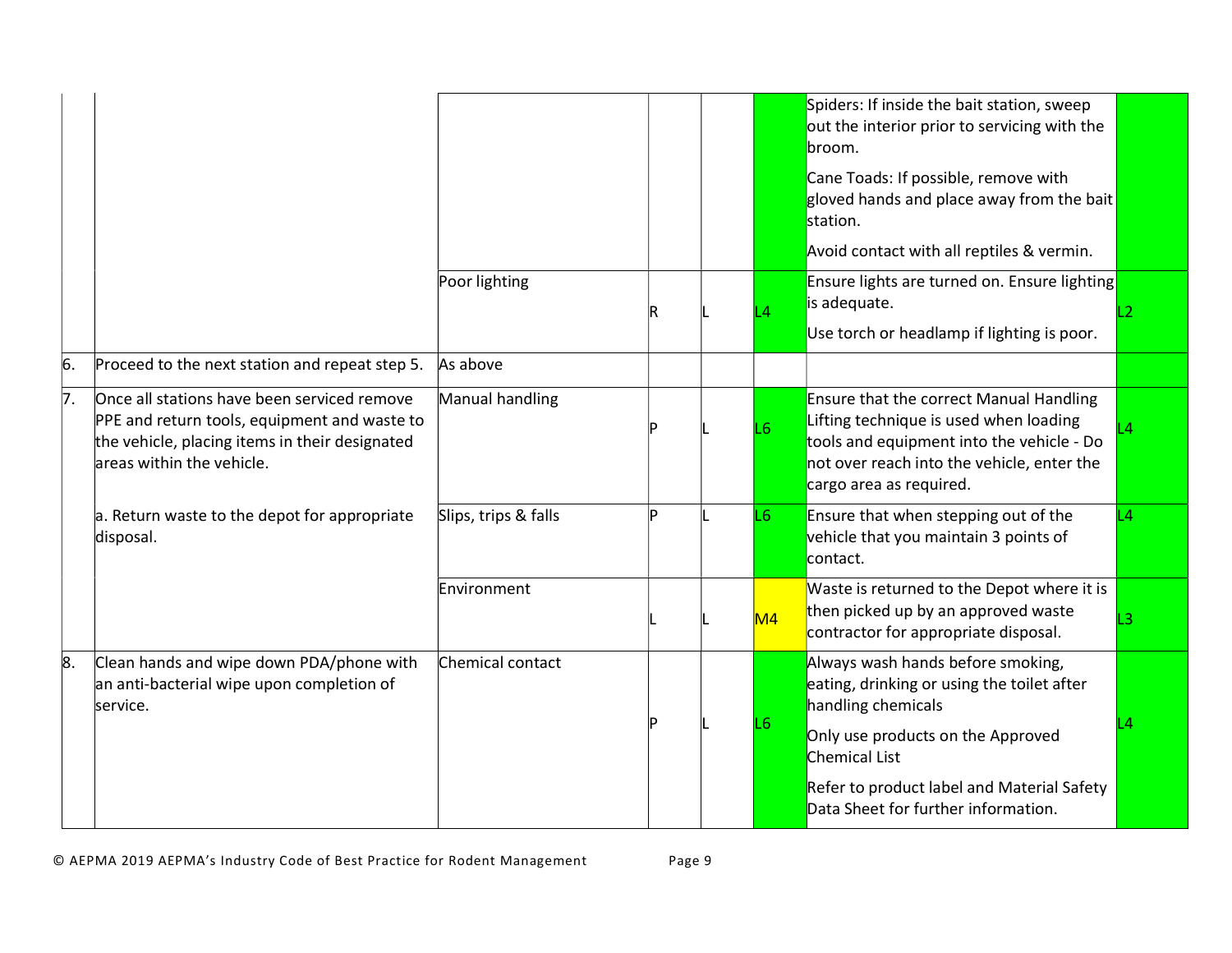Level of Risk Matrix

Hierarchy of Controls: Elimination  $\Box$  Substitution  $\Box$  Isolation  $\Box$  Engineering  $\Box$  Administrative  $\Box$  Personal Protective Equipment.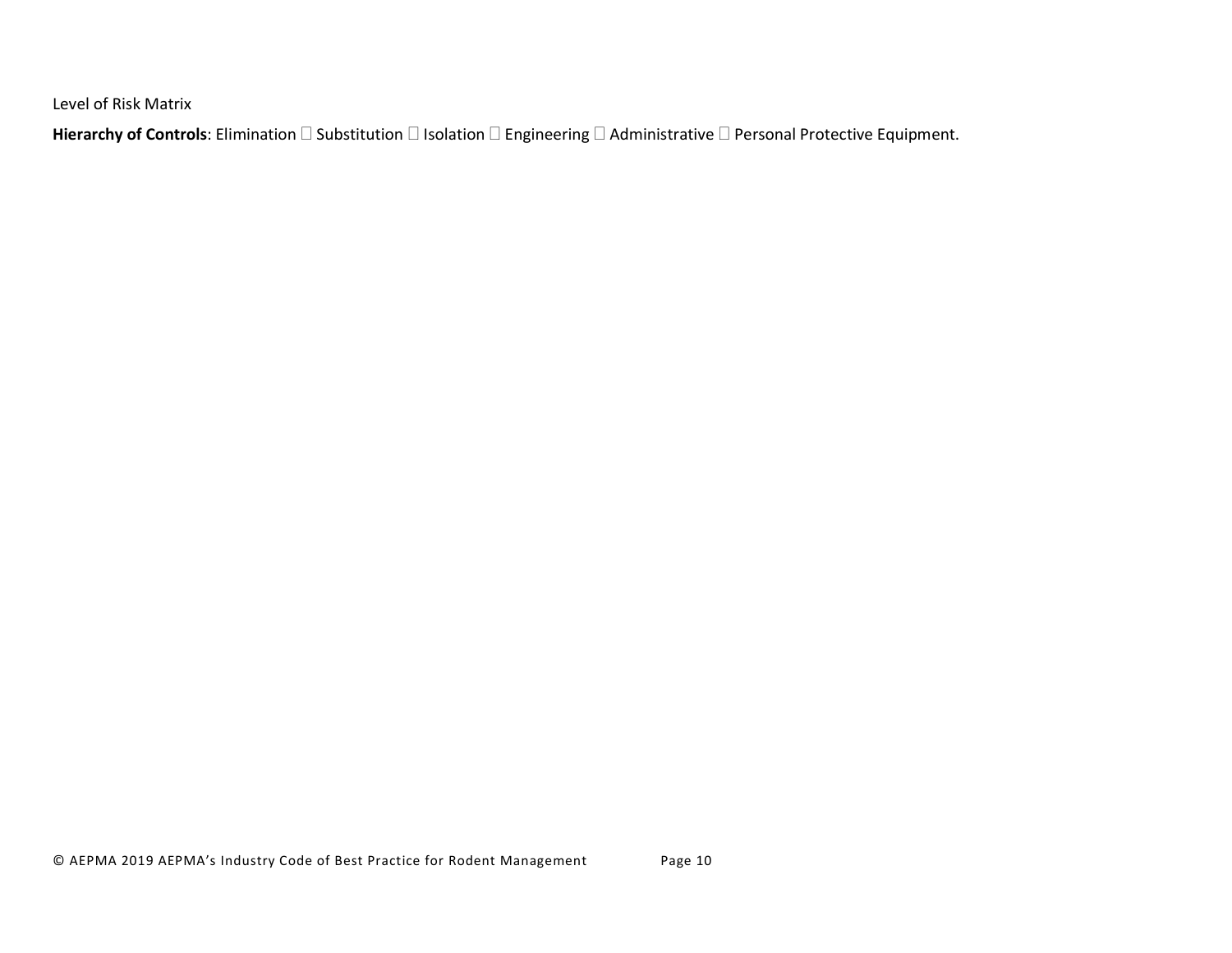## References

Safe Work Method Statements have been developed in accordance with relevant State and federal requirements.

| Legislation |                                                                   | Regulations                                                             | Standards and Codes of Practice                                                                                                                                                                                                                                                                                                                                                                                       |  |  |
|-------------|-------------------------------------------------------------------|-------------------------------------------------------------------------|-----------------------------------------------------------------------------------------------------------------------------------------------------------------------------------------------------------------------------------------------------------------------------------------------------------------------------------------------------------------------------------------------------------------------|--|--|
| <b>ACT</b>  | Work Health & Safety Act 2011                                     | <b>Work Health and Safety Regulations</b><br>2011                       |                                                                                                                                                                                                                                                                                                                                                                                                                       |  |  |
| <b>NSW</b>  | Work Health & Safety Act 2011                                     | Work Health and Safety Regulations<br>2011                              |                                                                                                                                                                                                                                                                                                                                                                                                                       |  |  |
| <b>NT</b>   | Work Health and Safety (National Uniform<br>Legislation) Act 2016 | <b>Workplace Health and Safety National</b><br>Uniform Regulations 2016 |                                                                                                                                                                                                                                                                                                                                                                                                                       |  |  |
| <b>QLD</b>  | Work Health & Safety Act 2011                                     | Work Health and Safety Regulations<br>2011                              |                                                                                                                                                                                                                                                                                                                                                                                                                       |  |  |
| <b>SA</b>   | Work Health and Safety Act 2012                                   | Work Health and Safety Regulations<br>2012                              |                                                                                                                                                                                                                                                                                                                                                                                                                       |  |  |
| <b>TAS</b>  | Work Health and Safety Act 2012                                   | <b>Work Health and Safety Regulations</b><br>2012                       |                                                                                                                                                                                                                                                                                                                                                                                                                       |  |  |
| <b>VIC</b>  | Occupational Health and Safety Act 2004                           | Occupational Health and Safety<br>Regulations 2007                      |                                                                                                                                                                                                                                                                                                                                                                                                                       |  |  |
| <b>WA</b>   | Occupational Health and Safety Act 1984                           | Occupational Health and Safety<br>Regulations 1996                      | Code of Practice Manual Handling, 2000<br>Code of Practice, Prevention of Falls at Workplaces, 2004                                                                                                                                                                                                                                                                                                                   |  |  |
|             | National (Australia)                                              |                                                                         | <b>CODE</b> - Hazardous Manual Tasks 2016<br>CODE - How to Manage Work Health & Safety Risks 2011<br><b>CODE</b> - Managing the Risk of Falls in the Workplace 2015<br><b>CODE</b> – Managing Noise and Preventing Hearing Loss at<br><b>Work 2015</b><br>CODE - Managing the Risk of Plant in the Workplace 2016<br><b>CODE</b> - Managing Risks of Hazardous Chemicals in the<br>Workplace 2012<br><b>Standards</b> |  |  |
|             |                                                                   |                                                                         | National Standard for Manual Tasks, (2007)<br>AS/NZS ISO 31000-2009, Risk Management-Principles and                                                                                                                                                                                                                                                                                                                   |  |  |